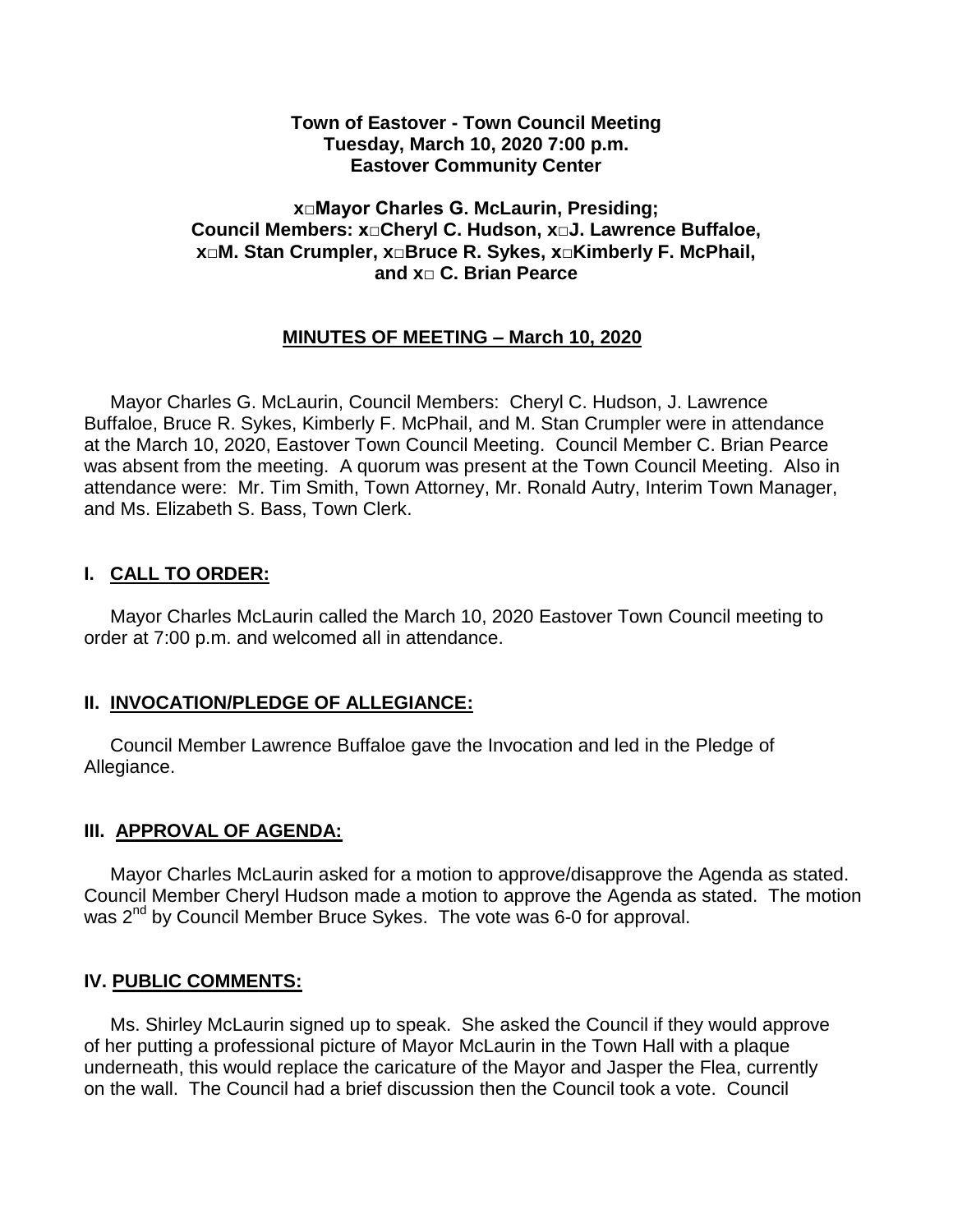Member Cheryl Hudson made a motion to replace the caricature of the Mayor and Jasper with a professional picture of the Mayor and have a plaque underneath. Council Member Lawrence Buffaloe  $2^{nd}$  the motion. The vote was 6-0 for approval.

### **V. CONSENT AGENDA:**

- **1. Consider approval of the Minutes for the February 11, 2020 Town Council Meeting. See Exhibit A.**
- **2. Consider approval of the Minutes for the February 11, 2020 Closed Session Meeting. See Exhibit B.**
- **3. Consider approval of the January, 2020 Financial Reports. See Exhibit C.**

 Mayor McLaurin asked the Council if they had any questions concerning the Consent Agenda. There were none. Mayor McLaurin asked for a motion to approve/disapprove the Consent Agenda as stated.

 Council Member Lawrence Buffaloe made a motion to approve the Consent Agenda as stated. The motion was  $2^{nd}$  by Council Member Stan Crumpler. The vote was 6-0 for approval.

### **VI. DISCUSSION AGENDA:**

### **Agenda Item #1:**

### **Applicant Information**

 Mr. Ronald Autry stated the Council had approved hiring a part time employee for 20 hours or more if needed. Mr. Autry said Ms. Kelly McCorquodale had applied and interviewed with Mayor McLaurin and Council Members Hudson and Buffaloe. He said that Ms. McCorquodale was available to work the hours needed.

 After some discussion Council Member Cheryl Hudson made a motion to hire Kelly J. McCorquodale for approximately 20 hours per week at \$12.00 an hour with no benefits. Council Member Stan Crumpler  $2^{nd}$  the motion. The vote was 6-0 for approval.

### **VII. RECEIVE MAYOR'S UPDATE:**

 Cumberland County Sheriff Deputy's hours need to be voted on. The current Deputy is working 8-5 Monday-Friday. Council Member Cheryl Hudson made a motion to keep the Cumberland County Sheriff Deputy's hours consistent, 8am-5pm Monday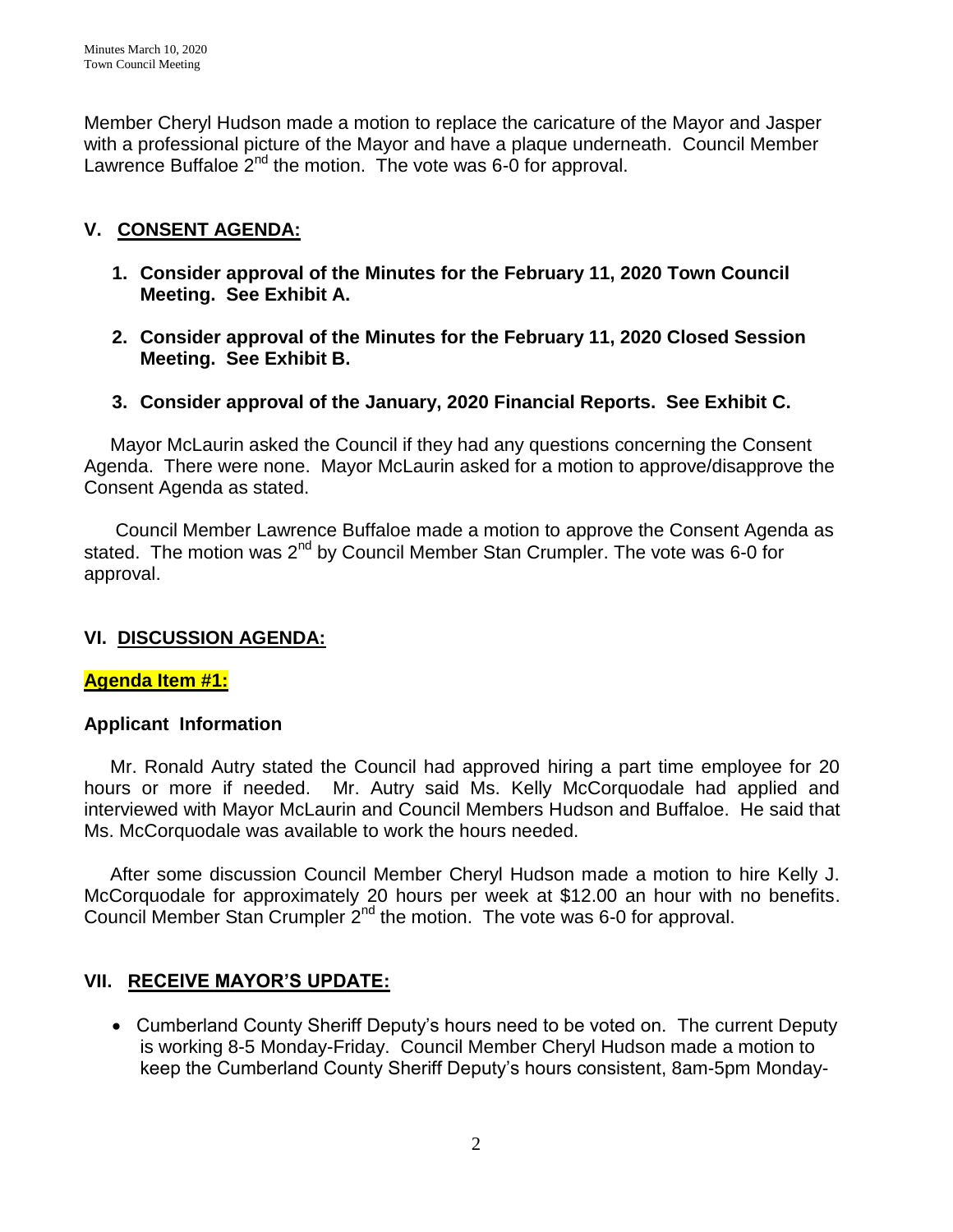Friday. Council Member Bruce Sykes 2<sup>nd</sup> the motion. The vote was 6-0 for approval.

- The Town needs to take a more active role in developing the ballpark. Mr. Ronald Autry has met with two engineers to get an idea of what the cost would be for them to design the walking trail. The Town will need the engineer's report to apply for the PARTIFF Grant.
- The Mayors Coalition meeting for May is sponsored by the Town of Eastover. There will be several speakers at the meeting. The screen and projector will need to be set up for this meeting. The primary focus is going to be on Rhodes' Pond.

## **VIII. RECEIVE TOWN COUNCIL UPDATE:**

• None.

# **IX. RECEIVE TOWN MANAGER'S UPDATE:**

- ST Wooten is a contractor that is doing the I95 widening. Mr. Autry and Council Member Crumpler attended a meeting concerning this. The layout of the widening was discussed and the representative from ST Wooten stated that they would have a meeting scheduled for all landowners. Once the meeting is scheduled ST Wooten will send out notifications of when and where the meeting will be held.
- Mr. Autry informed the Council that he was beginning to go over the budget. He stated that he was looking at proposing a \$.03 cent tax increase to go directly to the Fire Department making the total received \$.13 cent.
- DK Taylor Oil Company came out to check the lines of the tank because the bill for February 24, 2020 was rather high compared to the previous bills. There were no leaks and after further observation the price per gallon had increased. Mr. Autry said moving forward they would monitor the tank gauge and compare the prices moving forward, he just wanted to make the Council aware.
- Mr. Autry informed there will be an Ethics Class that you can take online at home. Whoever takes it need to inform the council when finished.
- Christmas decorations have arrived.